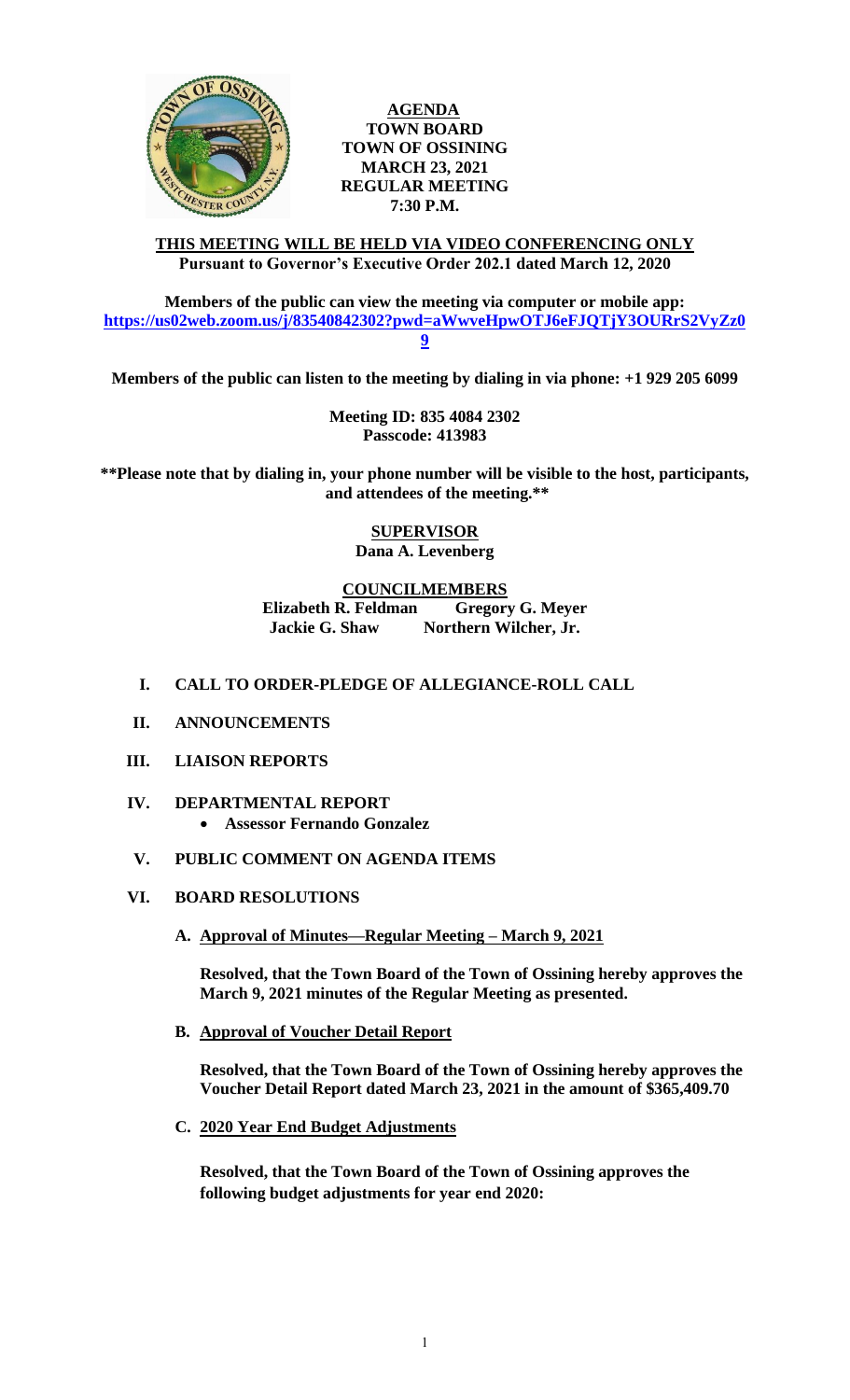#### **Town of Ossining Budget Adjustments YE 12/31/2020**

| <b>General Fund</b>                 |                                |             |              |                           |                                    |
|-------------------------------------|--------------------------------|-------------|--------------|---------------------------|------------------------------------|
|                                     |                                | Transfer In | Transfer Out |                           |                                    |
| 100-1110-402000                     | TELEPHONE/INTERNET             | 620.00      |              |                           |                                    |
| 100-1110-408000                     | CONSTABLE/SEC.SVCS             | 330.00      |              |                           |                                    |
| 100-1110-446000                     | <b>CONSULTING SERVICES</b>     | 6,970.00    |              |                           |                                    |
| 100-1420-458000                     | SPECIAL LEGAL SVCS             | 3,667.00    |              |                           |                                    |
| 100-7110-201000                     | <b>EQUIPMENT</b>               | 2,643.00    |              |                           |                                    |
| 100-7110-485000                     | REPAIR/MAINT PARK FAC.         | 6,004.00    |              | 20,234.00 100-9010-800000 | <b>EMPLOYEE BENEFITS</b>           |
|                                     |                                | 20,234.00   | 20,234.00    |                           |                                    |
| <b>TOV Fund</b>                     |                                |             |              |                           |                                    |
| 200-3620-402000                     | <b>TELEPHONE</b>               | 220.00      |              |                           |                                    |
| 200-8020-446020                     | <b>CONSULTING SVCS</b>         | 30.00       |              | 250.00 200-9010-800000    | <b>EMPLOYEE BENEFITS</b>           |
|                                     |                                | 250.00      | 250.00       |                           |                                    |
| <b>Highway Fund</b>                 |                                |             |              |                           |                                    |
| 310-5010-406000                     | OFFICE AND SUPPLIES EXPESE     | 85.00       |              | 85.00 310-9010-800000     | <b>EMPLOYEE BENEFITS</b>           |
| <b>Dale Cemetery</b>                |                                |             |              |                           |                                    |
| 320-8810-402000                     | <b>TELEPHONE</b>               | 450.00      |              |                           |                                    |
| 320-9730-417000                     | <b>BOND &amp; NOTE EXPENSE</b> | 330.00      |              | 780.00 320-8810-460000    | <b>TREES</b>                       |
|                                     |                                | 780.00      | 780.00       |                           |                                    |
| Refuse&Recycling District Fund      |                                |             |              |                           |                                    |
| 650-8160-524000                     | RECYCLING& ENVIR. WASTE DISPOS | 80.00       |              | 80.00 650-8160-520000     | <b>INTER MUNICIPAL CONTRACTUAL</b> |
|                                     |                                | 21,429.00   | 21,429.00    |                           |                                    |
| <b>Total All Budget Adjustments</b> |                                |             |              |                           |                                    |

## **D. 2020 Finance Capital Budget Adjustment – 2014 Capital Project #2014-2190- Spray Park Recirculation**

**Resolved, that the Town Board of the Town of Ossining authorizes Capital Project #2014-2190, entitled "Spray Park Recirculation" with a project budget of \$220,000 be closed, and the remaining balance be transferred to Debt Service.** 

| Decrease: | 3707110.200.5190 | \$35,912.13 - Spray Park Recirculation (Expense) |
|-----------|------------------|--------------------------------------------------|
| Increase: | 3709936.200.5190 | \$35,912.13 - Transfer out/Debt Service          |
|           |                  | (Expense)                                        |

# **E. 2020 Finance Capital Budget Adjustment - 2019 Capital Project #2019-5219 Funding Adjustment – 2019 Chrysler Pacifica Van-Town Nutrition**

**Resolved, that the Town Board of the Town of Ossining authorizes adjusting the project budget for 2019 Capital Project #2019-5219, entitled "2019 Chrysler Pacifica Van" for the Town Nutrition Department, with a project budget of \$38,400 to \$38,401 recognizing final payment and the project closed. The project will be funded from a transfer from General Fund Balance of \$35,901 and NYS Grant Funds of \$2,500.** 

| Increase: | 370050.503100.5219 | $$1.00$ – Transfer from General Fund (Revenue)      |
|-----------|--------------------|-----------------------------------------------------|
| Increase: | 3706772.20000.5219 | $$1.00 - 2019$ Chrysler Pacifica Van-(Expenditure)  |
| Increase: | 1009901.0905       | \$1.00 - General Fund Transfer to Capital (Expense) |
| Increase: | 100060.4795        | \$1.00 - General Fund Balance (Revenue)             |

**F. 2020 Finance Capital Budget Resolution - 2019 Capital Project #2019-5220 Adjustment – 2019 Chrysler Pacifica Van-Town Nutrition**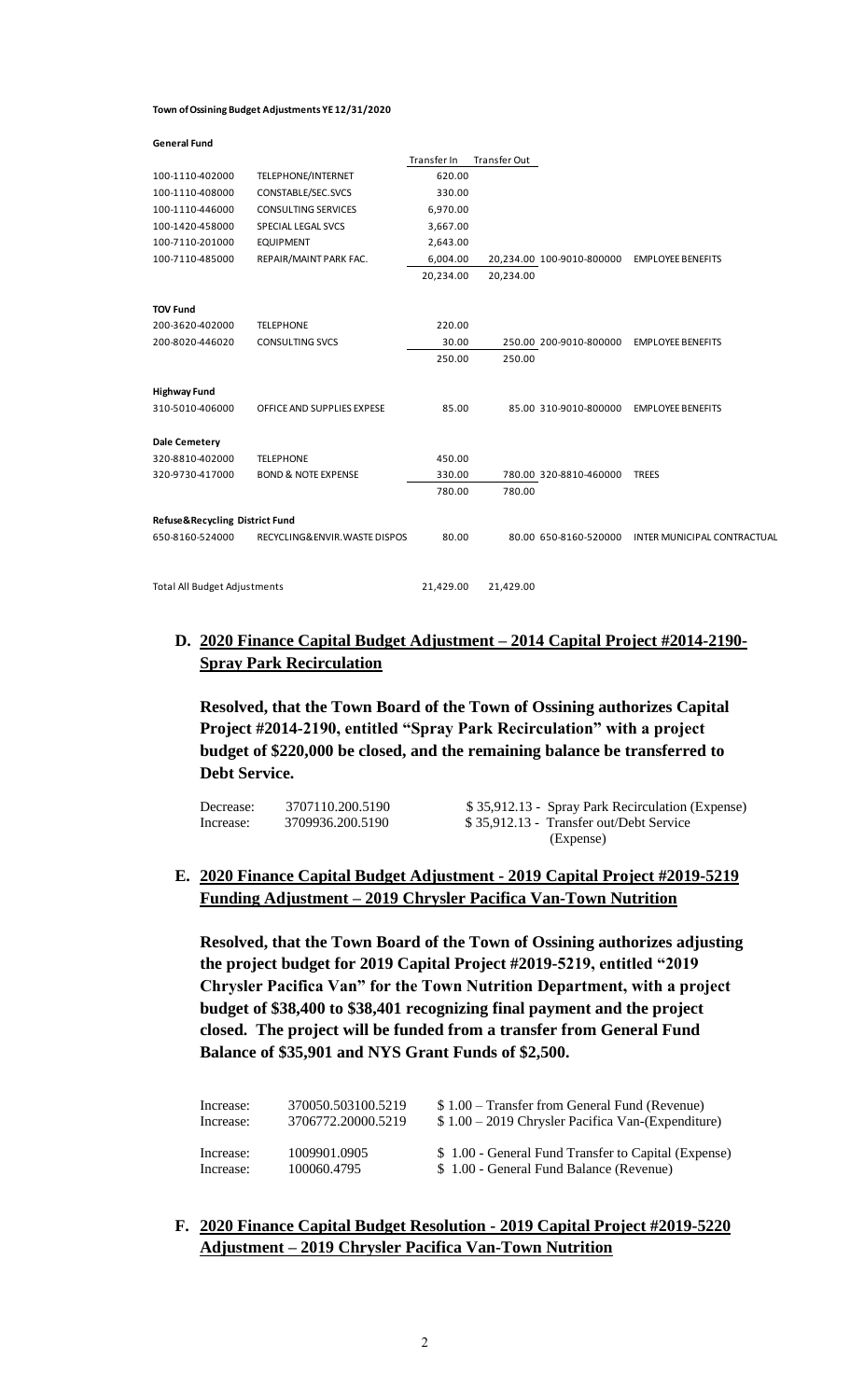**Resolved, that the Town Board of the Town of Ossining authorizes adjusting the project budget for 2019 Capital Project #2019-5220, entitled "2019 Chrysler Pacifica Van" for the Town Nutrition Department, with a project budget of \$38,400 to \$38,401 recognizing final payment and the project be closed. The project will be funded from a transfer from General Fund Balance of \$35,901 and NYS Grant Funds of \$2,500.** 

| Increase: | 370050.503100.5220 | \$1.00 – Transfer from General Fund (Revenue)       |
|-----------|--------------------|-----------------------------------------------------|
| Increase: | 3706772.20000.5220 | $$1.00 - 2019$ Chrysler Pacifica Van-(Expenditure)  |
| Increase: | 1009901.0905       | \$1.00 - General Fund Transfer to Capital (Expense) |
| Increase: | 100060.4795        | \$1.00 - General Fund Balance (Revenue)             |

# **G. 2020 Finance Capital Budget Resolution - Capital Project #2019-5213 – 2019 Freightliner-Town Highway**

**Resolved, that the Town Board of the Town of Ossining authorizes Capital Project #2019-5213, entitled "2019 Freightliner" for the Town Highway Department, with a project budget of \$218,032 be closed, and the remaining balance be transferred to Debt Service.**

| Decrease: | 3705110.200.5213 | \$.94 – 2019 Freightliner-Town Highway (Expense) |
|-----------|------------------|--------------------------------------------------|
| Increase: | 3709936.200.5213 | \$ .94 - Transfer Out/Debt Service (Expense)     |

## **H. 2020 Finance Capital Budget Resolution - Capital Project #2019-5214 – 2018 Dodge Ram 3500 -Town Highway**

**Resolved, that the Town Board of the Town of Ossining authorizes Capital Project #2019-5214, entitled "2018 Dodge Ram 3500" for the Town Highway Department, with a project budget of \$71,518 be closed, and the remaining balance be transferred to Debt Service.**

| Decrease: | 3705110.200.5214 | $$.50 - 2018$ Dodge Ram 3500-Town Highway    |
|-----------|------------------|----------------------------------------------|
|           |                  | (Expense)                                    |
| Increase: | 3709936.200.5214 | $$.50$ – Transfer Out/Debt Service (Expense) |

**I. 2020 Finance Capital Budget Resolution - Capital Project #2019-5215 – 2018 Dodge Ram 3500 -Town Parks**

**Resolved, that the Town Board of the Town of Ossining authorizes Capital Project #2019-5215, entitled "2018 Dodge Ram 3500" for the Town Parks Department, with a project budget of \$56,112 be closed, and the remaining balance be transferred to Debt Service.**

Decrease: 3707110.200.5215 \$ .50 – 2018 Dodge Ram 3500-Town Parks (Expense) Increase: 3709936.200.5215 \$ .50 – Transfer Out/Debt Service (Expense)

**J. 2020 Finance Capital Budget Resolution - Capital Project #2019-5216 – 2018 Dodge Ram 4500 -Town Parks**

**Resolved, that the Town Board of the Town of Ossining authorizes Capital Project #2019-5216, entitled "2018 Dodge Ram 4500" for the Town Parks Department, with a project budget of \$96,081 be closed, and the remaining balance be transferred to Debt Service.**

| Decrease: | 3707110.200.5216 | $$20.25 - 2018$ Dodge Ram 3500-Town Parks (Expense) |
|-----------|------------------|-----------------------------------------------------|
| Increase: | 3709936.200.5216 | $$20.25$ – Transfer Out/Debt Service (Expense)      |

**K. 2020 Finance Capital Budget Resolution - Capital Project #2019-5217 – 2018 Dodge Ram 4500 -Town Cemetery**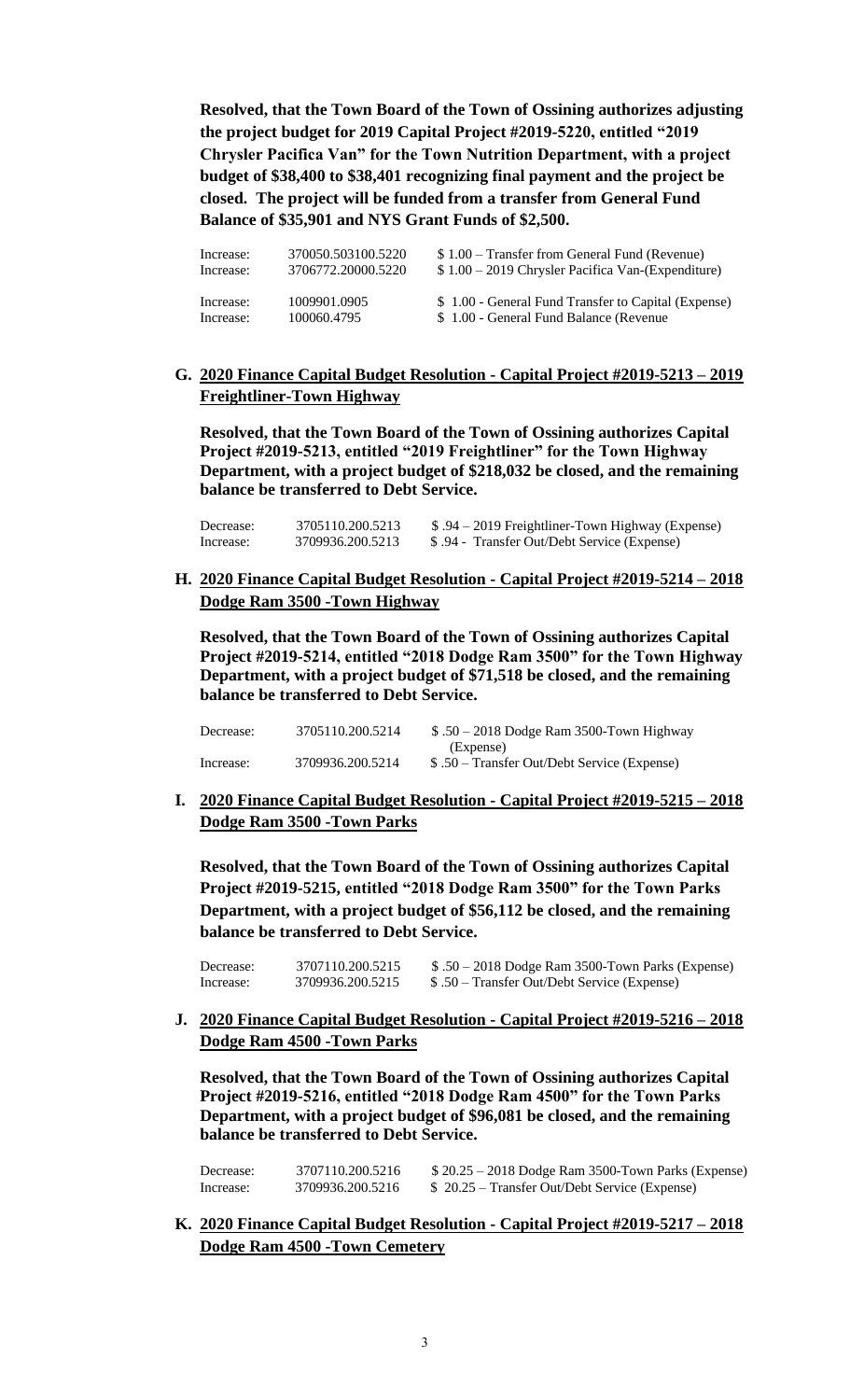**Resolved, that the Town Board of the Town of Ossining authorizes Capital Project #2019-5217, entitled "2018 Dodge Ram 4500" for the Town Cemetery Department, with a project budget of \$63,029 be closed, and the remaining balance be transferred to Debt Service.** 

| Decrease: | 3708810.200.5217 | $$.97 - 2018$ Dodge Ram 3500-Town Cemetery   |
|-----------|------------------|----------------------------------------------|
|           |                  | (Expense)                                    |
| Increase: | 3709936.200.5217 | \$ .97 – Transfer Out/Debt Service (Expense) |

**L. Calling for a Public Hearing in the matter of the 2021 Cabaret License Renewal for The Briarcliff Manor Restaurant and Catering Corporation**

**Resolved, that the Town Board of the Town of Ossining hereby calls for a Public Hearing to be held on Tuesday, April 13th, 2021 at 7:30 p.m. via videoconferencing only, pursuant to the Governor's Executive Orders 202 and 202.1-202.96, in the matter of the 2021 Cabaret License for the Briarcliff Manor Restaurant and Catering Corporation, 25 Studio Hill RD, Briarcliff Manor, NY 10510.**

**M. Agreement to Participate in the Aquatic Invasive Species (AIS) Watercraft Steward at Ossining Boat Launch**

**Resolved, that the Town Board of the Town of Ossining does hereby agree to participate in the voluntary Aquatic Invasive Species (AIS) Watercraft Steward program at the Ossining boat launch during the 2021 boating season, via the Capital Region Partnership for Regional Invasive Species Management's (PRISM) Aquatic Invasive Species Spread Prevention Program (AISSPP), hosted by the Cornell Cooperative Extension of Saratoga County, in order to protect the Hudson River from invasive species; and**

**Be it further Resolved, that the Town Supervisor is authorized to sign any necessary paperwork to initiate the program for the boat launch and beach at Louis Engel Park, subject to approval by Counsel to the Town.**

**N. Acceptance of Donation: Little Free Library at Gerlach Park**

**Resolved, that the Town Board of the Town of Ossining accepts the donation of a pre-constructed Little Free Library and post to be installed at Gerlach Park, valued at approximately \$460, from a group of families in the Greater Teatown Area.** 

**O. Personnel -- Promotion – Nutrition Site Manager**

**Resolved, that the Town Board of the Town of Ossining hereby promotes Lynn Muller to the part-time (30 hours per week) position of Nutrition Site Manager in the Town of Ossining at a pro-rated annual salary of \$62,143, effective April 1, 2021; and be it further** 

**Resolved, that this appointment is provisional and a probationary appointment of Ms. Muller to the position of Nutrition Site Manger is subject to Ms. Muller's successful completion of the written civil service exam and approval of Westchester County Civil Service.** 

**P. Personnel – Change in Salary – Park Attendant**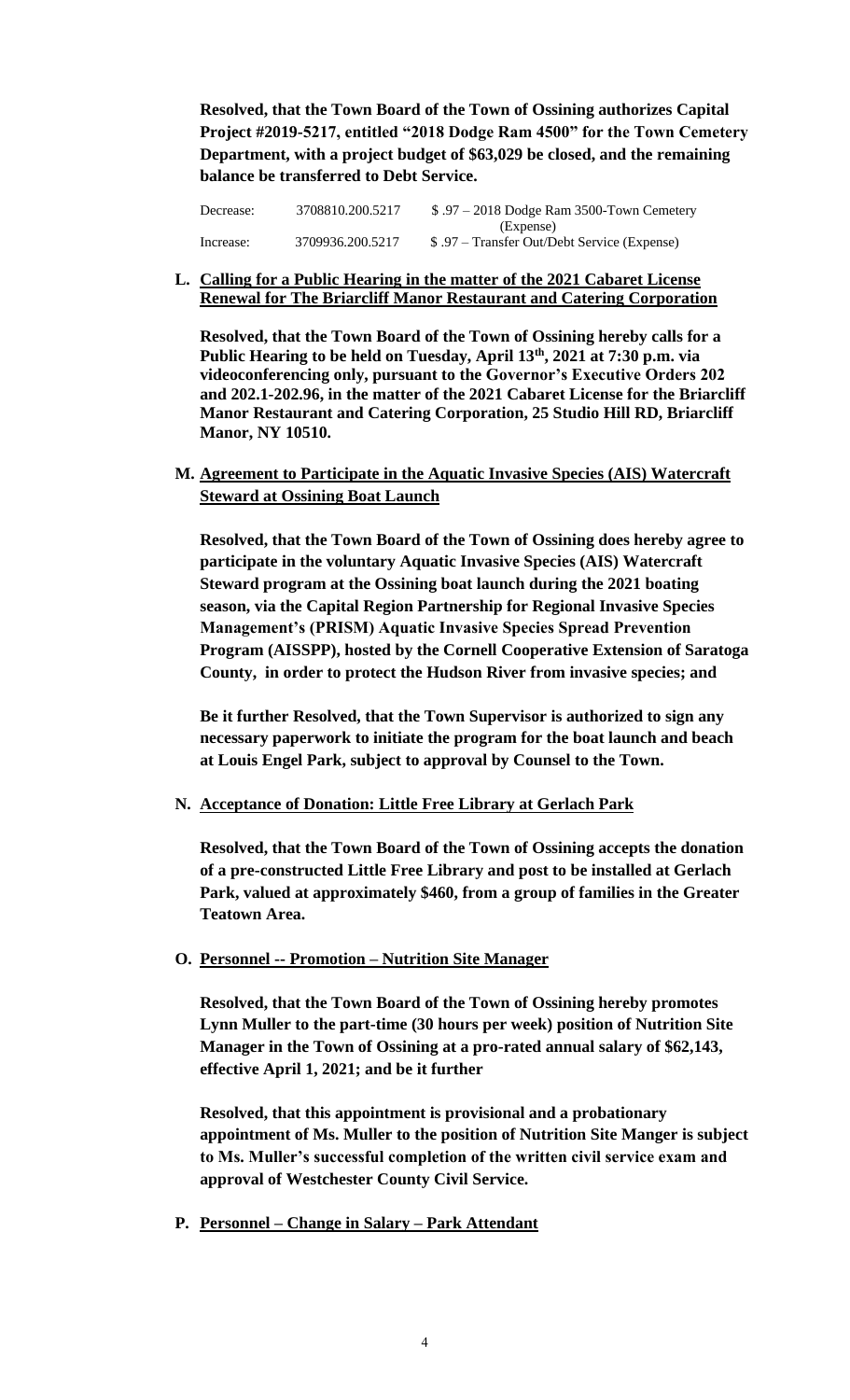**Resolved, that the Town Board of the Town of Ossining hereby increases the salary of Anthony Greene, part-time availability Park Attendant in the Town of Ossining Parks Department, to \$15/hour, effective April 1, 2021.** 

#### **Q. Contract – Approval and Extension**

**Resolved, that the Town Board of the Town of Ossining authorizes the Supervisor to sign an initial contract for contract term April 1, 2016 through March 31, 2019, and contract extension, to extend contract term to March 31, 2020, with the New York State Department of State for the purposes of receiving \$22,445 in grant funding through the Local Government Efficiency Program.**

### **R. Adoption of Town of Ossining Public Employer Public Health Emergency Plan**

**Whereas, in accordance with New York State Labor Law, Article 27-c, public employers, including towns, are required to adopt a plan for operations in the event of a declared public health emergency involving a communicable disease by April 1, 2021; and**

**Whereas, a plan was drafted by the Town of Ossining addressing operations in the event of a declared public health emergency and circulated to the CSEA and Teamsters units on February 4, 2021 for their review; now therefore be it** 

**Resolved, that the Town Board of the Town of Ossining hereby adopts the "Public Employer Health Emergency Plan for the Town of Ossining" in accordance with the requirements of New York Labor Law, Article 27-c; and be it further**

**Resolved, that following this adoption the plan with be conspicuously posted, accessible on the Town of Ossining website, and published in the Town of Ossining Employee Handbook in accordance with the requirements of New York Labor Law, Article 27-c.**

## **S. Resolution Of Town Board Of Town Of Ossining Adopting A "Complete Streets" Policy**

**WHEREAS, the Town of Ossining strives to be the most livable town in America; and**

**WHEREAS, livability includes the safe movement of people and goods along all public rights-of-way; and**

**WHEREAS, the Town can be a leader for the State, setting a precedent for making streets safe and friendly for users of all kinds with a focus on health benefits; and**

**WHEREAS, Complete Streets is a national movement to plan, design and construct comprehensive, integrated roads that provide for safe and convenient travel along and across the street network by all users: walkers, bicyclists, drivers of various types of vehicles, and riders of public transportation, of all ages and abilities, including children and youth, older adults, and persons with disabilities; and**

**WHEREAS, the Town has a rich heritage of active (non-motorized) transport and believes that a street environment, streetscape, and sidewalks provide for transportation choice and help establish and retain the Town's remarkable**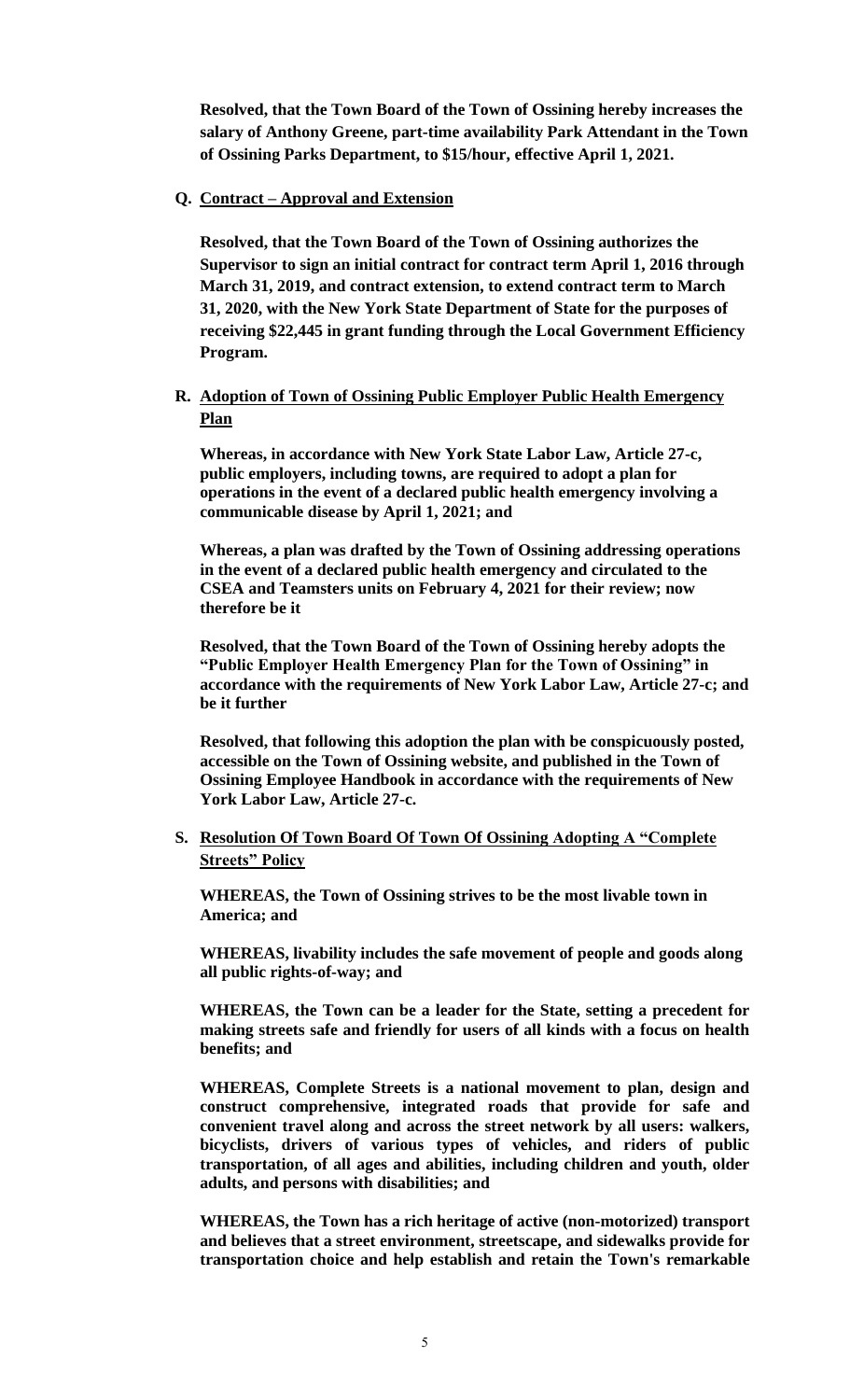**scenic character and the physical setting of its neighborhoods, districts and locales; and**

**WHEREAS, streets are crucial public spaces, representing major Town infrastructure and a large part of its total land area, and these street environments influence business opportunities and public welfare, shape resident, visitor and shopper experiences, and are a platform for community development; and**

**WHEREAS, walking and biking on Town streets should be a pleasant and safe activity, and pedestrian traffic is essential to civic life, commerce, and the tourist experience; and**

**WHEREAS, the Town wishes to encourage walking, biking and public transit as essential forms of transportation that promote public health and independence for all and contribute to overall community economic development; and**

**WHEREAS, connectivity is essential to link all residents to community resources, such as open space, parks, healthy food, and healthcare services; and**

**WHEREAS, the equitable supply of safe, alternative means of travel will positively affect the daily lives of the many Town residents who do not drive, or choose not to drive, including older adults, low-income people, people of color, people with disabilities, and children; and**

**WHEREAS, the planning and design of pedestrian, bicycle, and transit infrastructure offers economical personal transportation and long-term cost savings for the Town; and**

**WHEREAS, increased pedestrian activity will aid the vitality of the Town's commercial districts and reduce traffic congestion; and**

**WHEREAS, the Town acknowledges that Complete Streets increases community well-being by addressing the challenges of air and water contamination, stormwater, climate change, traffic congestion, civic and economic renewal, and sprawl; and**

**WHEREAS, the Town recognizes the public safety benefits of Complete Streets, where more people walking and bicycling on our streets means more "eyes on the streets"; and**

**WHEREAS, many walking and biking injuries and fatalities are preventable and the rates of severe injuries and deaths would likely decrease using a Complete Streets approach; and**

**WHEREAS, limited opportunities to integrate exercise into daily activities contributes to increased obesity and correlates with adverse health consequences like diabetes, heart disease, stroke, asthma, low self-esteem, depression, and other debilitating diseases; and**

**WHEREAS, the Town is committed to reversing the childhood obesity epidemic by facilitating environmental change and improvements so that children throughout the Town can readily travel to schools and parks. Increasing the number of children walking to school will also reduce traffic congestion; and**

**WHEREAS, Complete Streets enhances safe walking and bicycling options for school-age children, in recognition of the objectives of the National Safe Routes to School Program and the Centers for Disease Control and Prevention's Physical Activity Guidelines; and**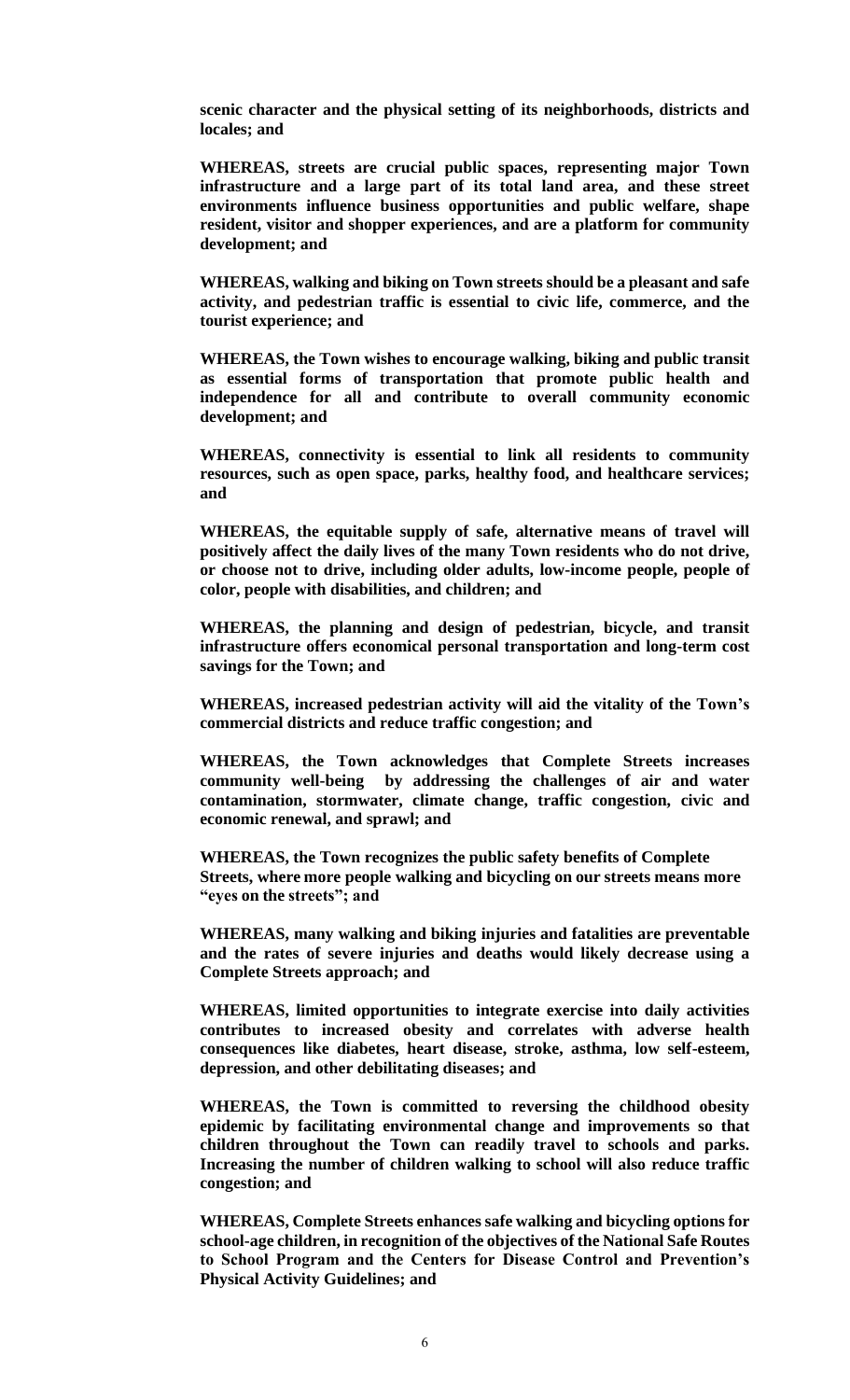**WHEREAS, local focus on Complete Streets is consistent with the State and Federal policies to integrate pedestrian and bicycle facilities more fully in overall transportation planning, implementation and operations; and**

**WHEREAS, Complete Streets is supported by the Institute of Traffic Engineers, American Planning Association, American Association of Retired Persons, and many other transportation, planning and public health professionals and organizations;** 

**NOW, THEREFORE, BE IT RESOLVED, that the Town recognizes the importance of creating Complete Streets that enable safe travel by all users, including pedestrians, bicyclists, public transportation riders and drivers, and people of all ages and abilities, and it is a Town goal to foster transportation choices and the corresponding health benefits by developing a Complete Streets program, initiated by the Town Board in coordination with Town staff and boards and with guidance from designated Town committee(s);**

**BE IT FURTHER RESOLVED, that the Town supports education about Complete Streets and its benefits through events, programs, outreach, and incentives; and**

**BE IT FURTHER RESOLVED, that it is the intent of the Town's Complete Streets Policy to recognize that pedestrians, bicyclists, transit riders and people with disabilities are as important as motorists in the planning and design of street and bridge construction, reconstruction and upgrades and as part of new street development within the Town; and**

**BE IT FURTHER RESOLVED, that the Town considers each transportation plan and project as an opportunity to explore the potential to improve safety, access, and mobility for all travelers and to position bicycling, walking, and transit as integral elements of the local transportation system; and**

**BE IT FURTHER RESOLVED, that the purpose of the Complete Streets program will be to explore the potential to advance the Town's adoption of Complete Streets practices by forming complementary recommendations. The Complete Streets program will coordinate the Town staff and boards with local non-profits and civic organizations, such as walking, biking and recreation clubs, local schools, health organizations, business groups, arts organizations, and other interested parties, to:**

- **Through the comprehensive plan, explore goals, rationales, and indicators for Complete Streets and active transport;**
- **Inventory and evaluate how well the streets and transportation network of the Town are serving each category of users;**
- **Inventory and evaluate existing land use and zoning codes, regulations, policies and procedures;**
- **Review and update land-use policies and regulations as necessary and appropriate to incorporate Complete Streets and smart growth principles, which may include a mix of land uses, compact design, housing diversity, walkability, open space and natural resource preservation, and development that fosters a variety of transportation options and economic and sustainable development;**
- **Support transit use, create a sense of enclosure at the pedestrian scale that encourages walking, and develop design guidelines (both natural and hardscape landscaping) and definitions to balance the needs of all users for different street types including residential, parkway, commercial corridor, arterial and bridges;**
- **Identify desired projects and redesigns and options for achieving a quality community and street environment, including improved accessibility;**